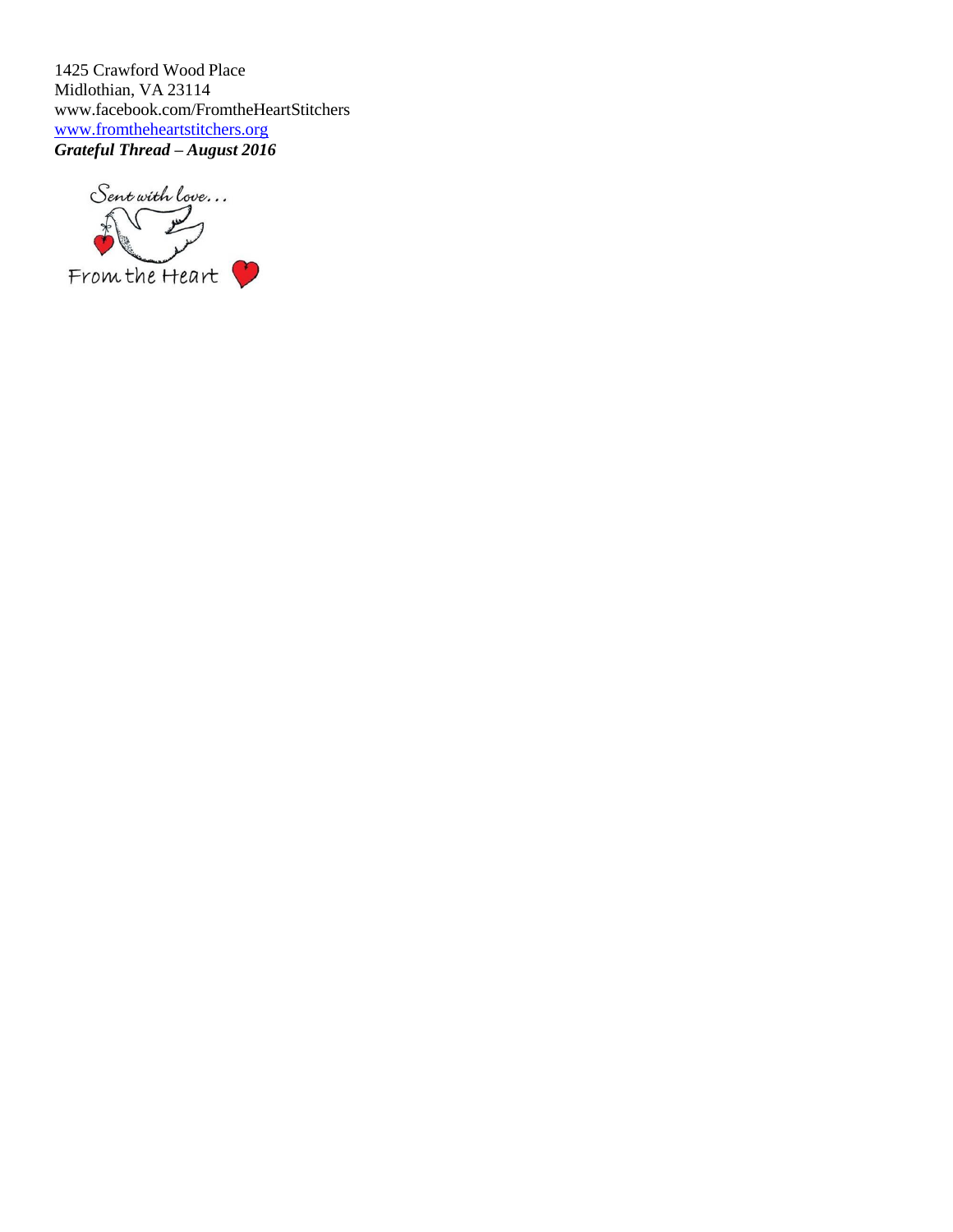# **Letter from Lois – August 2016**

Summer Slow Down

We've been at this for 15+ years now! We've learned a few things along the way. One of the things we know is that speed is not important but occasional rest and relaxation is.

Perfection is not expected, enjoying stitching and creating smiles is a must!

We all need a break from our regular routines. This summer, take time for family, rest and revitalization…these we MUST do! When you are ready, pick up your projects and let's begin again.

I hope you have your Retreat registration either in our hands or on its way to Beth Williamson. Stay well, stay happy and we'll see you on August 27th if not before.

Lois

# **Thank You**

### "*Dear Lois and Members of From the Heart,*

*On behalf of our staff, board and those we serve, we want to express our appreciation for your kind and extremely generous gift of many perfectly beautiful handmade red, white and blue blankets for our Homeless Veterans at our Transitional and Rapid Rehousing program. We also want to thank you for inviting Channel 8 to our facility at 1201 Hull Street to bring exposure of our agency to folks in the area that have not heard of us yet. Our clients continue to proudly use and display their blankets! We are very grateful and appreciate your generosity.*

*Without assistance from people like you, we would not be able to provide the resources needed to help those in crisis return to a normal and productive way of life. Meals, case management, shelter, clothing, recovery classes and many other forms of support are available through our program. We continue to see great successes, and by working together, we can help our local veterans who experience hunger and homelessness have a brighter future.*

*Sincerely, Kathy Crouch Executive Assistant Liberation Family Services"*

#### **Closing In On 250,000 Items Update**

You might recall that, last months, we were 2,768 items short of our goal of 250,000 items donated before the Retreat. Well, we are now only 1,643 items short so keep those needles and hooks clicking. We need to create and donate 1,643 items in exactly one month. We can, and we will, do this  $\odot$ 

#### **Tip of the Month**

This might seem super obvious but I got caught by surprise the other day so I figured I'd remind all of you to:

Read an entire pattern through before you even make your first slip stitch. You might, on occasion, be amazed at how directions / instructions are written. Some very helpful hints or notes might well be added near the end of the pattern. Usually these are things you need to know right away. Be sure to read the pattern through completely, so you know what these are.

### **Volunteers Needed to Teach at Local Libraries**

From the Heart will be teaching at two libraries in October. Even though that seems a ways away, you may already know your schedule or may want to start to fill it up if there is nothing on it. The two libraries are:

Ettrick/Matoaca Library, Saturday October 1 Enon Library, Saturday October 15

All classes will run from 10:30 until noon and teachers should be present no later than 10:15am. Volunteers need to have a knowledge of casting on, knitting (i.e., the knit stitch – no purl required), and casting off.

Please contact Lois at 804-305-4971 or loisfth@me.com if you can help on any of those dates.

#### **Winner of the Shop keeping Prize**

The winner of the July shop-keeping prize is Ginny Wong.

To have your name entered in our monthly drawing, all you need to do is volunteer two hours of your time to work in the shop as a shopkeeper.

Contact Eleanor Cannon at (804) 514-1168 or by email at [e-cannon@msn.com](mailto:e-cannon@msn.com) if you want to volunteer and have a chance atwinning this prize. Eleanor will arrange for you to be scheduled for your first couple of shifts with somebody who already knows the ropes.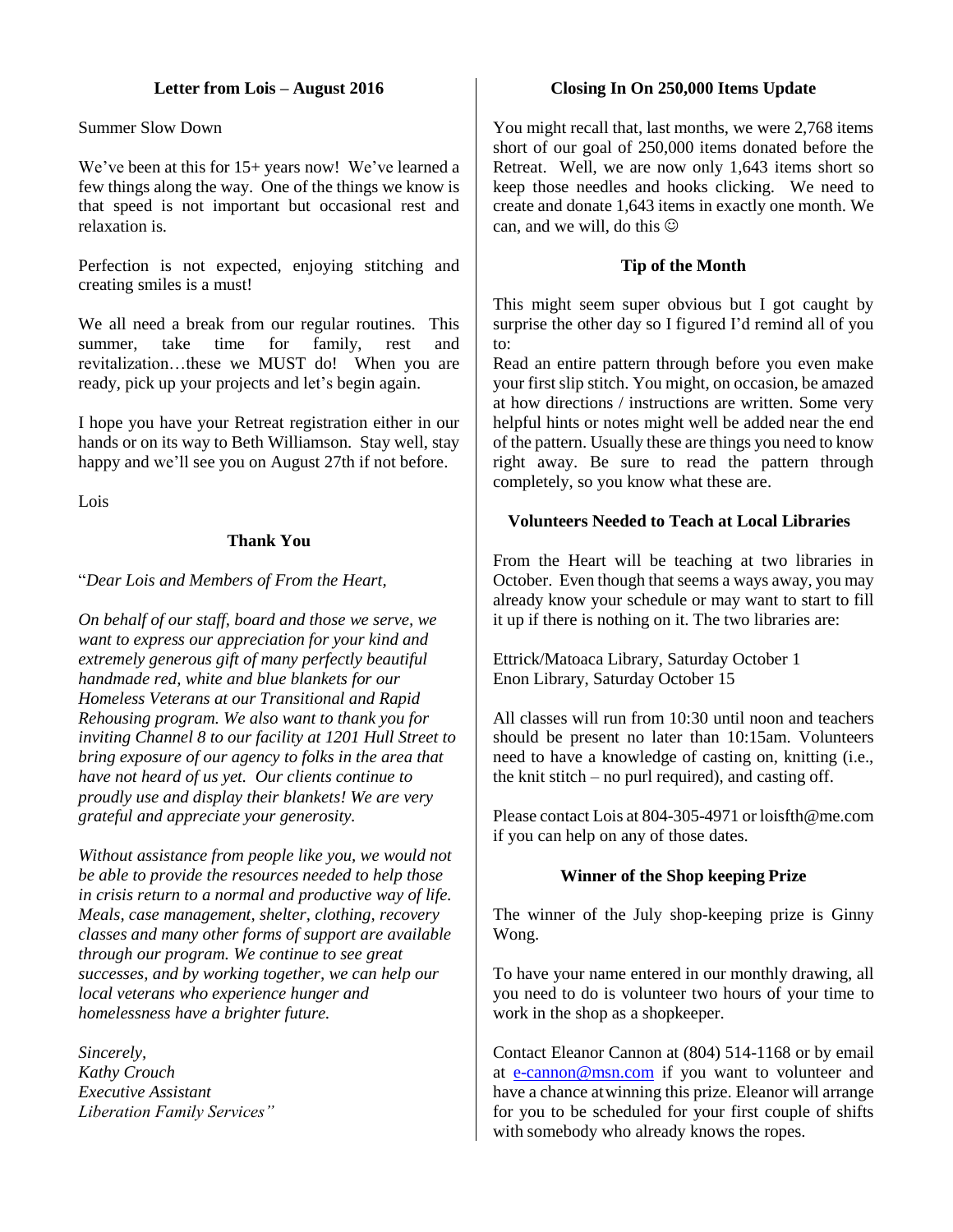# **Current Needs**

**Richmond and Surrounding** area's main need at the moment is for: Baby blankets, properly sized baby hats

# **Fredericksburg/King George** has a need for:

Cotton hats Baby items Blankets of all sizes

# **This is YOUR Newsletter**

This is YOUR Newsletter. We want it to reflect your interests so, if there is something you'd like to see in it, (an article of interest, a story about how you found us, a new technique you have found…) please send to Tricia Ennis at [triciaennis2014@gmail.com](mailto:ennis1000@verizon.net) or leave it on the front desk at the shop in an envelope with my name on it.

### **2016 From the Heart Retreat "It's Magic!" Saturday, August 27th - 10:00am – 3:30pm**

Classes for the Retreat this year are as follows:

# **Crochet**:

- 1. Solomon's (Lover's) Knot taught by Nancy Wright. You must have a knowledge of basic crochet to take part in this class. (slip st, dc, yo, sc, ch)
- 2. Bavarian Crochet: Johnny Wood. This class will require a knowledge of basic crochet stitches to include the back post stitch.
- 3. Tunisian Crochet: Becky Hux, This class will require a basic level of knowledge (slip st., sc., dc, blp)

### **Knitting**:

- 1. Wrist Warmer taught by Betsy Ziomek. Requires a basic skill level of casting on, k st, bind off, and whip stitch or basting). *Please bring a size 11 or 13 needle* with you if you would like to take this class.
- 2. Two Color Knitting taught by Kulla Ficare. A simple 2-color method requiring casting on, binding off, and k skills.

# **Handicraft:**

1. Home- made Dryer Balls. This very popular class is being repeated this year as it was requested by so many people. Linda Hague will teach it and there are no pre-requisites required.

Classes will be taught 4 times during the Retreat in two sessions, once in the morning and once again in the afternoon. This is to accommodate the large number of people who want to take these classes. Tables will be set up with room for the teacher and 9 'students' for each class.

# **Vendors:**

Because of the need for additional room for the classes, we will be having four vendors this year. Those vendors are:

- a. Got Yarn (bringing more yarn this year than last)
- b. Sterling Jewelry Ruth has been at the Retreat a couple of times now so you may be familiar with her lovely handcrafted jewelry
- c. St. John Newmann's Bakers Guild bringing an assortment of chocolate and other goodies
- d. Ever blooming Gardens Glass lovely, functional 'ornaments' for your garden, ranging from bird feeders and baths to decorative one-of-a-kind hand created flowers (you have to see to believe)

Please get in touch with me (Tricia) if you would like to assist with any part of this Retreat. I can be reached by email at [triciaennis2014@gmail.com](mailto:triciaennis2014@gmail.com) or by phone at (804) 683-9015 if you want to volunteer.

# **Recipient Group**

Massy Cancer Center is one of the leading recipients of items made at From the Heart. Regularly blankets (both big and small), hats, drain tube bags, underarm pillows, and dressed bears and toys are given to those suffering from various forms of cancer. Their units include the regular oncology departments as well as units for palliative care, pediatric oncology, and bone marrow treatment. The gratitude from both staff and patients is unending. Our tags bring smiles to those who receive the kindness of members of our group.

### **Donation Inventory Numbers Through July**

| Previous Total<br>Mid $2002 - 2015$ | 235,513 |
|-------------------------------------|---------|
| 2016                                |         |
| $Jan - June 2016$                   | 11,719  |
| <b>July 2016</b>                    | 1,125   |
| Year to date total                  | 12,844  |
| <b>Grand Total</b>                  | 248,357 |

Nearly there…. 1,643 items to go until we reach the quarter million mark. Given the fantastic rate at which items are turned in (especially when we have a specific goal in mind, I just know we will make it). Can you imagine? One quarter million items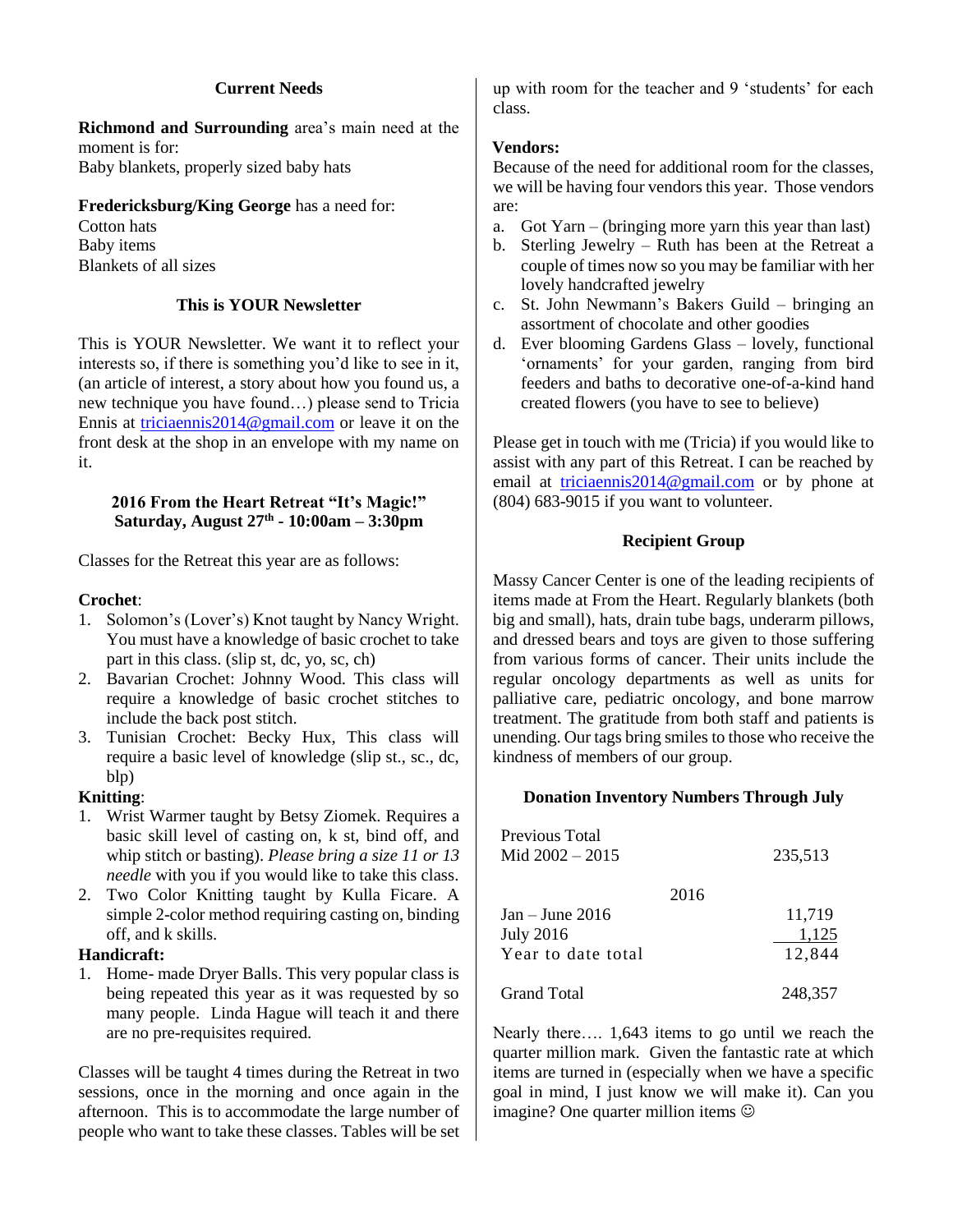# **Our Board is Changing**

Some of you may know that two of our Board Members have recently resigned and some of you may not even know who is on the Board  $\odot$  We want you all to know we are always open to questions or comments and, so, the Board Members are given below along with their contact information:

| <b>Name</b>              | Telephone #      |  |  |
|--------------------------|------------------|--|--|
|                          |                  |  |  |
| Lois Moore (Founder)     | 804-305-4971     |  |  |
| Tricia Ennis (President) | 804-683-9015 (C) |  |  |
|                          | 804-744-4022 (H) |  |  |
| Mary Murray              | 804-740-9018     |  |  |
| Ann Hald                 | 804-272-4948 (H) |  |  |
| (Board Member Emeritus)  | 804-350-1118 (C) |  |  |
| Linda Hague              | 804-741-1135     |  |  |
| Pam Greswolde            | 540-972-3602 (H) |  |  |
|                          | 540-661-7967 (C) |  |  |
| Marti Manson             | 804-731-6189     |  |  |
| Kulla Ficare             | 804-674-4727 (H) |  |  |
|                          | 804-263-5480 (C) |  |  |
| Nancy Wright             | 804-339-5138 (c) |  |  |

#### **From the Heart Shop Keeping Duties**

*Morning Shopkeepers:*

Turn on lights

Unlock back door

Place chair and sign outside front door, weather permitting

Pick up and clean areas as needed

*Afternoon Shopkeepers:*

Pick up and clean areas as needed

Lock back door upon leaving

Bring in chair and sign

Turn off lights

Lock front door, scramble lockbox code, close lockbox door

*ALL Shopkeepers:*

Put on your nametag

Welcome visitors. Have new guests sign guestbook

Meet and greet with a smile and offer assistance if needed

Accept incoming items, tag if necessary, sort items, and place on table in workroom

Place yarn donations in tubs provided in the front room Assists members(s) with yarn selection(s)

Assist individuals from recipient groups with pickup of bagged items from distribution, normally in the work room. Mark off bags taken on the sheet affixed to the table.

Have members/guests make a note on the sign in/out sheet of the items they bring in or take out Leave the shop neat and tidy

Be sure to scramble the lockbox and close the cover

#### **"Shop" Hours and Scheduling**

Ann Robbins is the August scheduler. Please contact her a[t aerobbins@live.com](mailto:aerobbins@live.com) or (804) 921-1174 (C) 270- 6247 (H) if you have two hours this month to volunteer at the shop.

Schedulers are responsible for ensuring that the shop is properly 'staffed' with two people on duty for each shift while the shop is open. Each scheduler takes on one month at a time in rotation. Contact any one of the current schedulers for more information.

Tricia Ennis, [triciaennis2014@gmail.com](mailto:ennis1000@verizon.net) Eleanor Cannon, [e-cannon@msn.com](mailto:e-cannon@msn.com) Ann Robbins[, aerobbins@live.com](mailto:aerobbins@live.com)

The From the Heart 'shop', (our clubhouse/distribution center), is open everyTuesday, Wednesday, Thursday, and Saturday from 10am until 2pm. It is located at 1114 Westbriar Drive in Henrico Co. See the calendar at the end of this Newsletter for times and places of From the Heart group meetings which are additional to the shop hours.

### **Directions to the Place at Innsbrook\* (Retreat Location)**

4036-C Cox Road Glen Allen, VA 23060 804.346.2100 \*Located in the Shoppes at Innsbrook

From Washington D.C. / Fredericksburg: 95 South to 295W (toward Charlottesville). 64 East to Richmond Exit #178B.

At first light turn left on to Dominion Blvd. The Place is the second entrance on the right.

From Petersburg or South of Richmond:

64 West to Richmond Exit #178B.

At first light turn left on to Dominion Blvd. The Place is the second entrance on the right.

288 to 64 East (this is where 288 ends)

On 64 East take Exit 178B.

At the first light turn left on to Dominion Blvd. The Place is the second entrance on the right.

From Virginia Beach:

64 West to 295 W Charlottesville. 64 East to Richmond Exit #178B.

At first light turn left on to Dominion Blvd. The Place is the second entrance on the right.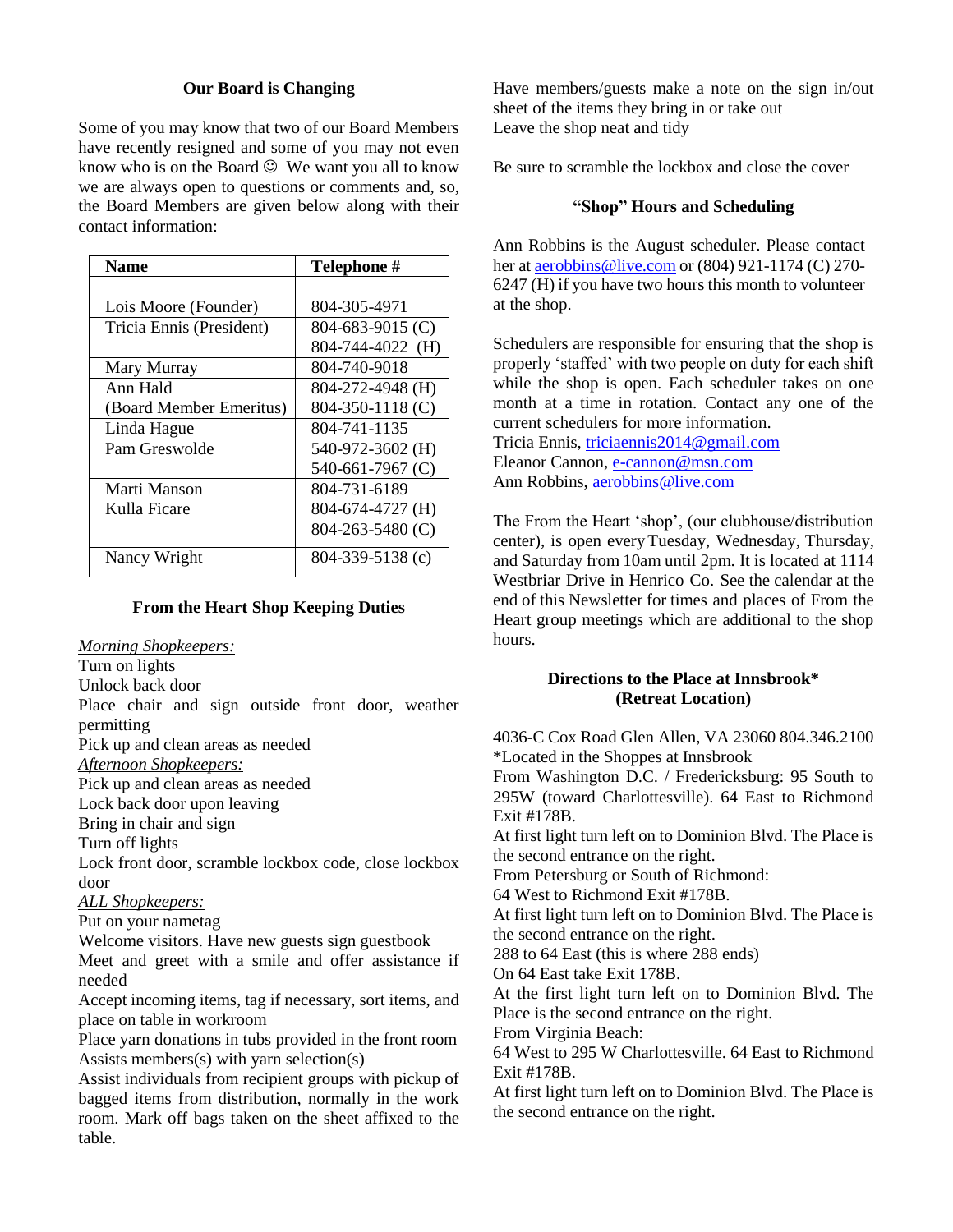# *From the Heart Project Sizes A Handy Guide for you to Keep*

**Chemo** Blankets/Shawls 30" x 48" **Lap Blankets** for McGuire's or nursing homes 27" X 36" **Tie-on blankets** for Hospice/Palliative Care 27" x 36" (No fringe, no tieons) **Newborn** Blankets 32" to 40" sq. **Preemie** Blankets 20 to 28" sq.

**Children's** blankets (for clutching or draggin') 24" sq. up to 36" or 40" & not necessarily square

**Bone Marrow Transplant** Unit blankets Large and **COLORFUL!** (Just enough to cover the top of twin bed)

**Home Again** (Battered Women and Children's Shelter) large enough to wrap a small child in a cold, drafty house

**Chemo Hats** Small, medium and large sizes for both adults and children

**SPCA** rounds or squares-- 15-18 inches up to 3 feet to fit crates using leftovers of mixed yarn, wool, blends, cotton or acrylics

**Squares** 12 inches to be stitched together into blankets

**Infant Hats** Preemies- not too small, should fit a large orange. Must be stretchy. Full term newborn to fit a 5" ball.

**Layette Sets** Used as "take me home" outfits for newborns.

**Bears and Toys** New bears from Dollar stores etc., dressed with knitted or crocheted outfits. Given to sick, scared or needy children in ER, clinic, oncology, hospice and other areas.

For more information contact **[www.fromtheheartstitchers.org](http://www.fromtheheartstitchers.org/)**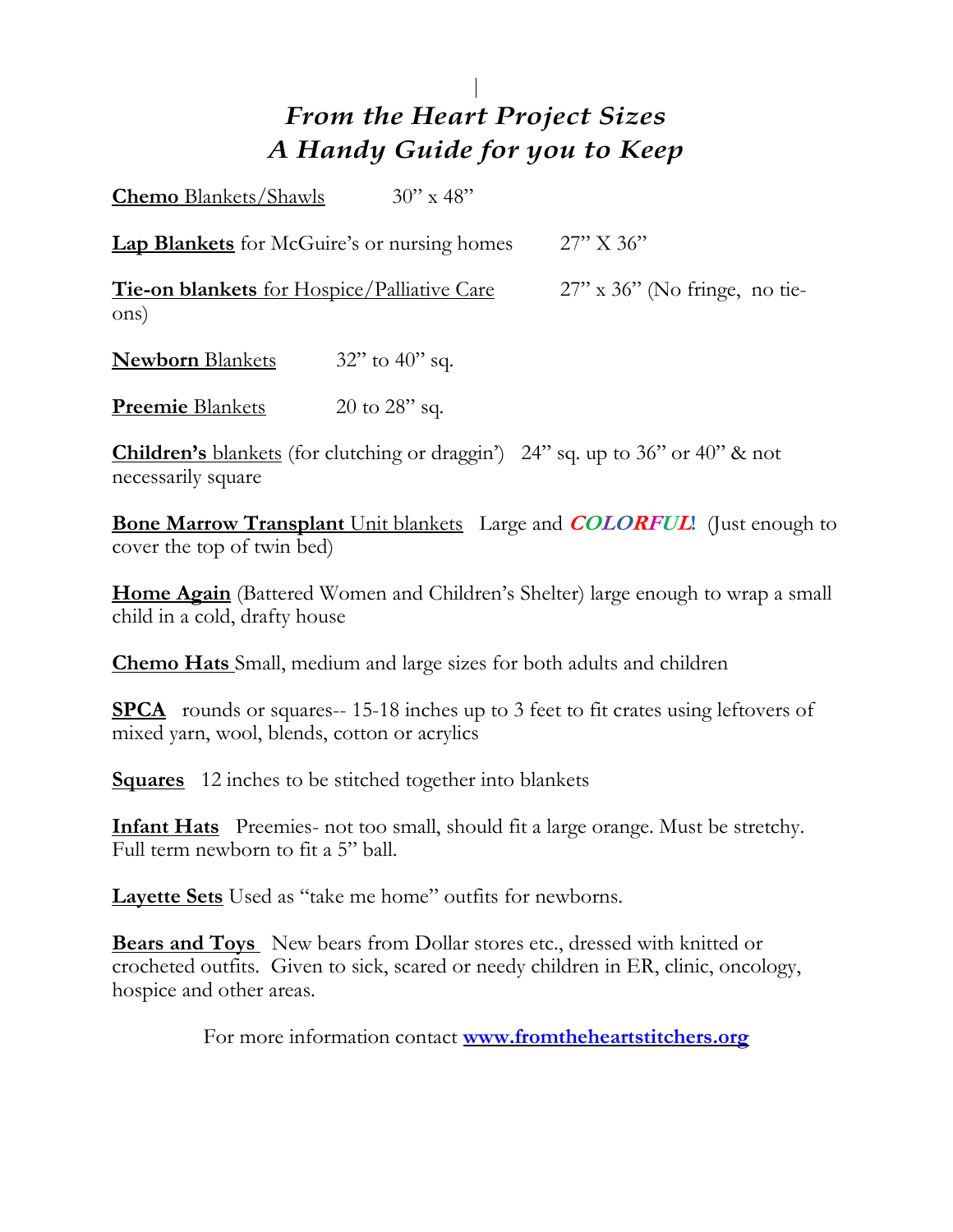# **Crochet Baby Blanket: The "Jamie" Stitch**

Size K hook and Lion Brand's Pound of Love yarn

Begin with a 100 stitch chain for blanket apx 34 inches wide. I started with 70 stitches for blanket apx 27 inches wide.

Row 1: Starting in  $4<sup>th</sup>$  chain from hook work (1 double crochet, chain 2, 1 single crochet) all in same stitch. \*skip 2 chains, (2 double crochet, chain 2, 1 single crochet in next stitch\*. Repeat from \* to \* across, end (2 double crochet, chain 2, 1 single crochet) in last chain. Chain 2, turn.

Row 2: Work (1 double crochet, chain 2, 1 single crochet) in first chain space. \*Work (2double crochet chain 2, 1 single crochet) in next chain space\*. Repeat from \* to \* across.



Repeat row 2 for pattern until blanket measures about 33 inches or desired size. End off.

Edging: Returning to chain foundation row, join yarn and insert hook into space between first and 2<sup>nd</sup> stitches of first row and work \*(chain 2, 1 double crochet, chain 2, 1 single crochet) in this space\*, repeat from \* to \* in each chain space across row. End off.

# **Easy Garter Stitch Ruffled Blanket**

It can be made using any thickness yarn from baby weight, fingering to 4 ply worsted weight.



2 sizes knitting needles, **29" circulars** work well to handle the number of stitches. Knitting needles should be in 2 different sizes, with approximately 10 sizes between them, such as size 3 and size 13 or size 5 and size 15. It is not important that there be exactly 10 sizes between them, 8 or 9 size difference will also work well.

With your larger needle, cast on anywhere from 100 to 120 stitches. You won't be keeping up with stitch count so exact number of stitches is not important.

With your larger needle, knitting every row, work 8 rows. At this point, knit your next row onto your smaller needle and work 5 rows.

Continue knitting 8 rows with large size needle and then 5 rows with the other until blanket size suits you. Work last 8 rows using the larger needle so both ends of blanket match.

Bind off loosely and you are done!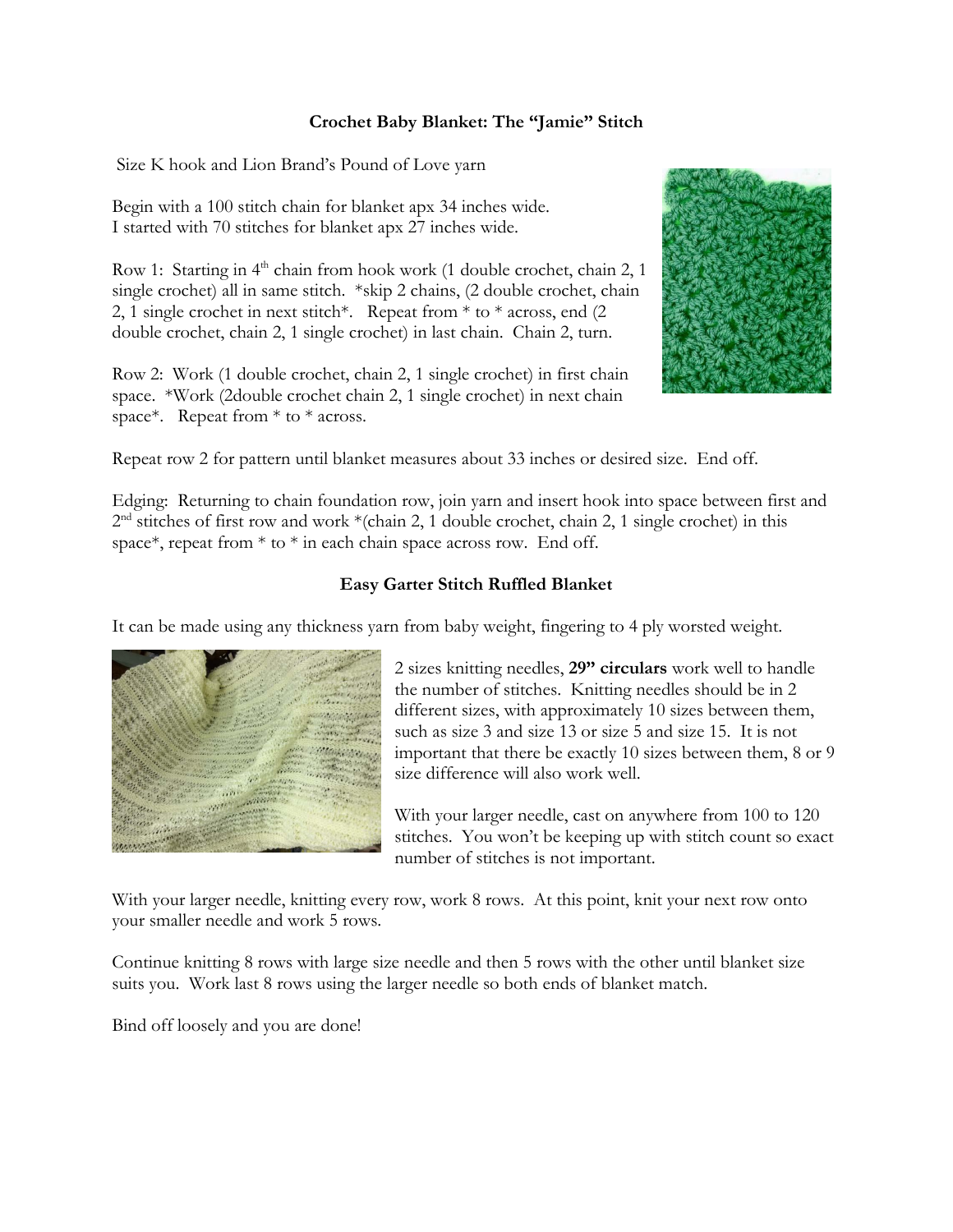# From the Heart Local Group Times August 2016

| Sunday                                                  | Monday                                                                                                                                                                                                                                         | <b>Tuesday</b>                                                                                                                                                                                                                                                    | Wednesday                                                                                                                                                                                                                                                              | <b>Thursday</b>                                                                                                                                                                          | <b>Friday</b>                                                                  | <b>Saturday</b>                                                                                   |
|---------------------------------------------------------|------------------------------------------------------------------------------------------------------------------------------------------------------------------------------------------------------------------------------------------------|-------------------------------------------------------------------------------------------------------------------------------------------------------------------------------------------------------------------------------------------------------------------|------------------------------------------------------------------------------------------------------------------------------------------------------------------------------------------------------------------------------------------------------------------------|------------------------------------------------------------------------------------------------------------------------------------------------------------------------------------------|--------------------------------------------------------------------------------|---------------------------------------------------------------------------------------------------|
|                                                         | 1 Hillcrest UMC, Fredericksburg 10-12<br>Carson Library Group 3-5 pm<br>The Crossings at Bon Air 2.00<br>Farmville Baptist Church<br>132 N Main St, Farmville, 5:00pm<br>Midlothian Women's Group, Starbucks<br>Colony Charter Martin's 10 am. | $\overline{2}$<br>Chesterfield Heights Community Center 2:00-<br>3:30<br>Gayton Kirk K/C. Gayton Kirk Church 7pm<br>Panera Bread, Midlothian and Chippenham<br>5:30-7:30pm<br>Prince George Library 2:00 - 4:00 pm                                                | 3 Colonial Heights Senior Center<br>10-noon<br>Mathews Group, Rescue Squad<br>Hudgins, VA 10:30 am - 2:00 pm<br>Colony Critters', Patriot's Colony in<br>Williamsburg. 1:3pm<br>ElmCroft Retirement 1:30<br>Michael's, Midlothian Tnpk. &<br>Courthouse Rd. 12:00-3:00 | 4 Five Rivers Fiber Guild, Burgess<br>$1 - 3pm$<br>Hopewell Library 6pm - 8pm<br>Mall Group Chesterfield Towne Center<br>(food court) 9-noon<br>Panera Bread Midlothian<br>$6 - 8:00$ pm | 5 Starbucks<br>Huguenot Rd<br>11 am-1:30pm                                     | 6 Atlee Angels<br>Legacy Park<br>$1-3$ pm<br><b>Starbucks</b><br>Oxbridge Square<br>$10 - noon$   |
| $\overline{7}$                                          | 8 Hillcrest UMC, Fredericksburg 10-12<br>The Crossings at Bon Air 2.00<br>Farmville Baptist Church<br>132 N Main St, Farmville, 5:00pm<br>Southside Angels<br>Emporia YMCA, 2-4 pm<br>Carson Library Group 3-5 pm                              | 9 Panera Bread, Midlothian and Chippenham<br>5:30-7:30pm<br>Chesterfield Heights Community Center 2:00-<br>3:30<br>Gayton Kirk K/C. Gayton Kirk Church 7pm<br>Montpelier Crafters 1 - 3pm<br>Fredericksburg Wegman's<br>2nd FI Food Court - 11:30a -2:30pm        | 10 Colonial Heights Senior Center<br>10-noon<br>Dinwiddie Library 1:00-3:00pm<br><b>Chesterfield Needlework Friends</b><br>Central Library, Lori Rd. 1pm - 2.30pm<br>B'mill/Woodlake<br>Clover Hill Library 6.30 - 8 pm                                                | 12 Starbucks<br>11 Hopewell Library 10am - noon<br>Huguenot Rd<br>Chamberlayne Hts. United Meth Church<br>11 am-1:30pm<br>$1:30 - 3:00$ pm<br>Kay's Krafters 1-5 pm                      |                                                                                | 13 Louisa Group<br>Hardee's<br>$10 -$ noon                                                        |
| 14<br>King George<br>- Peace Lutheran<br>Church 3 - 5pm | 15 Hillcrest UMC, Fredericksburg 10-12<br>Farmville Baptist Church<br>132 N Main St, Farmville, 5:00pm<br>The Crossings at Bon Air 2.00<br>Carson Library Group 3-5 pm                                                                         | 16 Panera Bread, Midlothian and<br>Chippenham 5:30-7:30pm<br>Chesterfield Heights Community Center 2:00-<br>3:30<br>Gayton Kirk K/C. Gayton Kirk Church 7pm<br>Prince George Library 2:00 - 4:00 pm<br>Fredericksburg Wegman's<br>2nd FI Food Court - 6:30-8:30pm | 17 Colonial Heights Senior Center<br>10-noon<br>ElmCroft Retirement 1:30<br>Michael's, Midlothian Tnpk. &<br>Courthouse Rd. 12:00-3:00                                                                                                                                 | 18 Hopewell Library 6pm - 8pm<br>Mall Group Chesterfield Towne Center<br>(food court) 9-noon<br>Panera Bread Midlothian<br>6 - 8:00 pm                                                   | 19 Starbucks<br>Huguenot Rd<br>11 am - 1:30 pm                                 | 20 Starbucks<br>Oxbridge<br>Square<br>$10 -$ noon<br>Atlee Angels - Legacy<br>Park<br>$10 -$ noon |
| 21                                                      | 22 Hillcrest UMC, Fredericksburg 10-12<br>The Crossings at Bon Air 2:00<br>Farmville Baptist Church<br>132 N Main St, Farmville, 5:00pm<br>Carson Library Group 3-5 pm<br>Southside Angels<br>Emporia YMCA, 2-4 pm                             | 23 Panera Bread, Midlothian and<br>Chippenham 5:30-7:30pm<br>Fredericksburg Wegman's<br>2nd FI Food Court - 11:30a - 2:30p<br>Chesterfield Heights Community Center 2:00-<br>3:30<br>Gayton Kirk K/C. Gayton Kirk Church 7pm                                      | 24 Colonial Heights Senior Center<br>10-noon<br>Dinwiddie Library 1:00-3:00pm<br>B'mill/Woodlake<br>Clover Hill Library 6.30 - 8 pm                                                                                                                                    | 25 Hopewell Library 10am - noon<br>Summerhill Retirement<br>1:30-3:30 pm                                                                                                                 | 26<br><b>Starbucks</b><br>Huguenot Rd<br>11 am-1:30pm<br>Kay's Krafters 1-5 pm | 27 Redeemer Lutheran<br>Redbridge Rd<br>Upstairs Conf. Room<br>$9 - 11$ am                        |
| 28<br>King George<br>- Peace Lutheran<br>Church 3 - 5pm | 29 Hillcrest UMC, Fredericksburg 10-12<br>Carson Library Group 3-5 pm<br>Farmville Baptist Church<br>132 N Main St, Farmville, 5:00pm<br>The Crossings at Bon Air 2.00                                                                         | 30 Chesterfield Heights Community Center<br>$2:00 - 3:30$<br>Panera Bread, Midlothian and Chippenham<br>5:30-7:30pm<br>Gayton Kirk K/C. Gayton Kirk Church 7pm                                                                                                    | 31 Colonial Heights Senior Center<br>10-noon                                                                                                                                                                                                                           |                                                                                                                                                                                          |                                                                                |                                                                                                   |